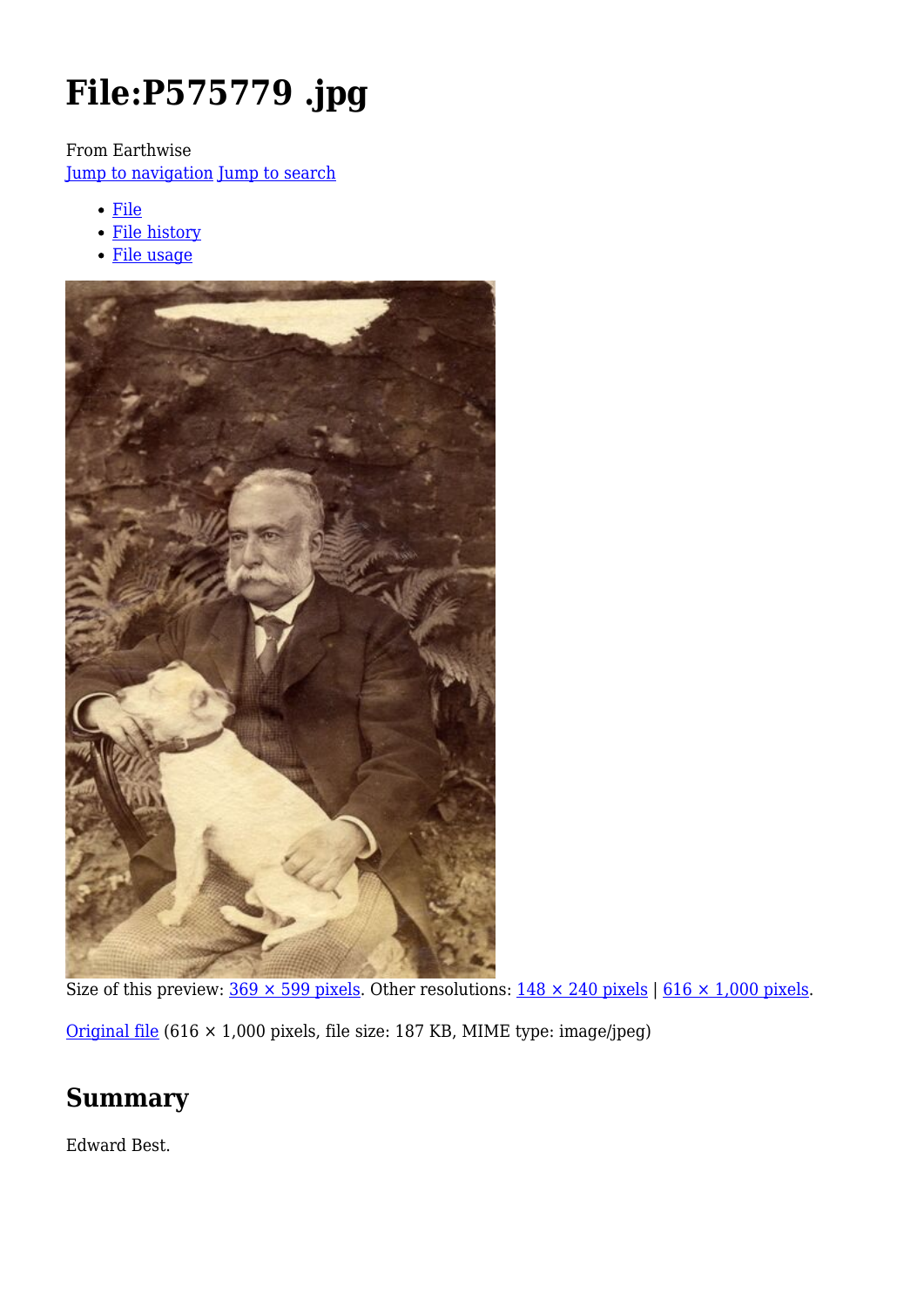# **Licencing**

Download of 1000 x 1000 pixel images is free for all non-commercial use - all we ask in return is for you to acknowledge BGS when using our images. Click our Terms and Conditions link below for information on acknowledgement text, and to find out about using our images commercially.

#### **Copyright**

The images featured on this site unless otherwise indicated are copyright material of the UK Research and Innovation (UKRI), of which the British Geological Survey is a component body. The British Geological Survey encourages the use of its material in promoting geological and environmental sciences. The images may be reproduced free of charge for any non-commercial use in any format or medium provided they are reproduced accurately and not used in a misleading or derogatory context. Where any images on this site are being republished or copied to others, the source of the material must be identified and the copyright status acknowledged. The permission to reproduce UKRI protected material does not extend to any images on this site which are identified as being the copyright of a third party. Authorisation to reproduce such material must be obtained from the copyright holders concerned.

#### **Non-commercial Use**

Use of the images downloaded from this site and reproduced digitally or otherwise may only be used for non-commercial purposes, which are:-

- Private study or research for a non-commercial purpose
- Education for teaching, preparation and examination purposes

When using the images please credit 'British Geological Survey' and include the catalogue reference ('P Number') of the item to allow others to access the original image or document. Noncommercial users of the images from this site are restricted to downloading no more than 30 images, without seeking further permission from [enquiries@bgs.ac.uk](mailto:enquiries@bgs.ac.uk)

#### **Commercial Use**

For commercial use of these images for which higher resolution images are available, individual permissions and/or licences arrangements should be agreed by contacting [enquiries@bgs.ac.uk](mailto:enquiries@bgs.ac.uk) Commercial use will include publications in books (including educational books), newspapers, journals, magazines, CDs and DVDs, etc, where a cover charge is applied; broadcasts on TV, film and theatre; and display in trade fairs, galleries, etc. If you are in doubt as to whether your intended use is commercial, please contact [enquiries@bgs.ac.uk](mailto:enquiries@bgs.ac.uk)

#### **Warranty**

Use of the images downloaded from this site is at the users own risk. UKRI gives no warranty as to the quality of the images or the medium on which they are provided or their suitability for any use.

#### **Ordnance Survey topography**

Maps and diagrams in Earthwise use topography based on Ordnance Survey mapping. The National Grid and other Ordnance Survey data ©Crown Copyright and database rights 2015. Ordnance Survey Licence No. 100021290 EUL.

# **File history**

Click on a date/time to view the file as it appeared at that time.



You cannot overwrite this file.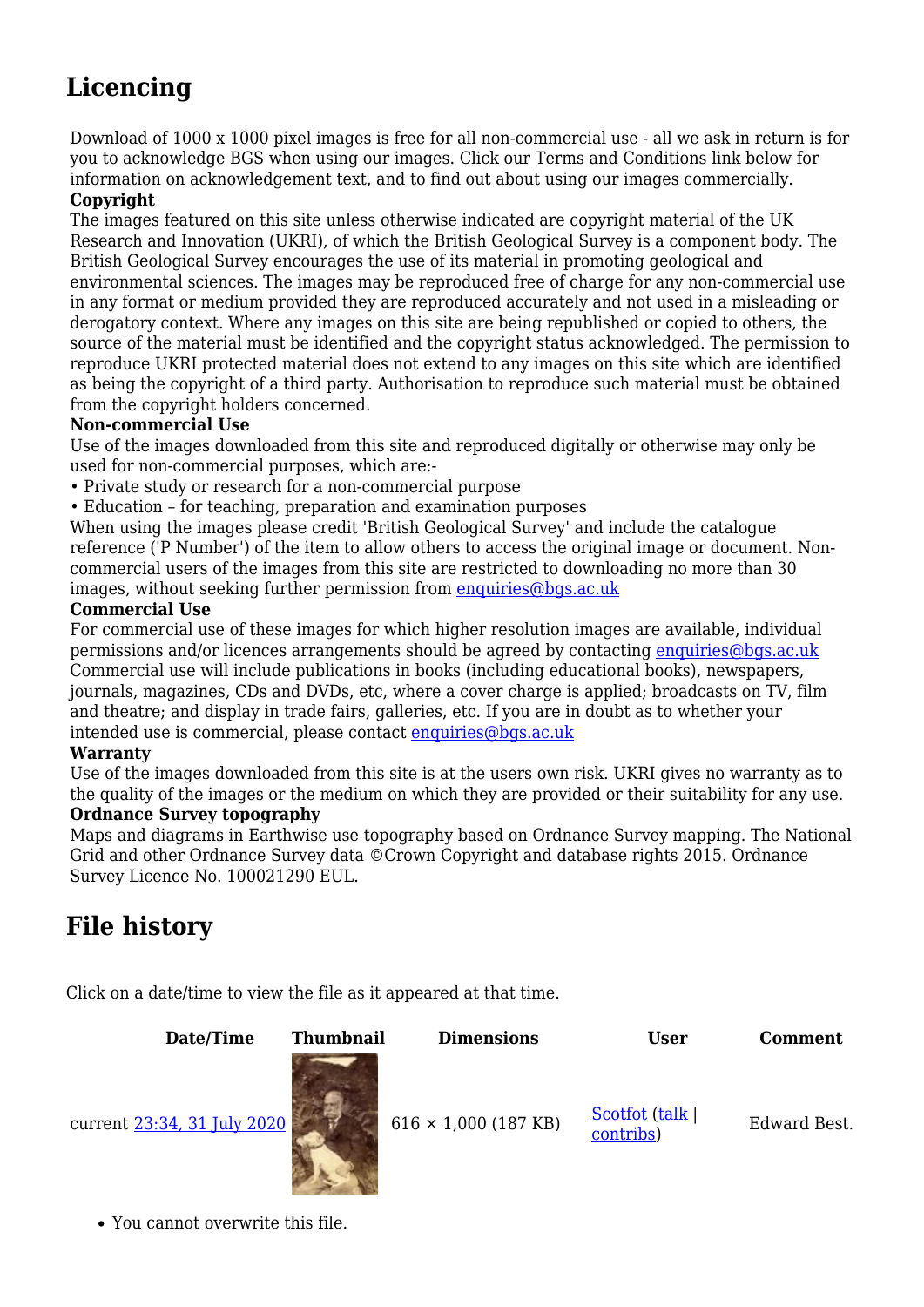# **File usage**

The following page links to this file:

[Edward Best](http://earthwise.bgs.ac.uk/index.php/Edward_Best)

Retrieved from ['http://earthwise.bgs.ac.uk/index.php?title=File:P575779\\_.jpg&oldid=47149](http://earthwise.bgs.ac.uk/index.php?title=File:P575779_.jpg&oldid=47149)' [Category](http://earthwise.bgs.ac.uk/index.php/Special:Categories):

[License tags](http://earthwise.bgs.ac.uk/index.php/Category:License_tags)

# **Navigation menu**

### **Personal tools**

- Not logged in
- [Talk](http://earthwise.bgs.ac.uk/index.php/Special:MyTalk)
- [Contributions](http://earthwise.bgs.ac.uk/index.php/Special:MyContributions)
- [Log in](http://earthwise.bgs.ac.uk/index.php?title=Special:UserLogin&returnto=File%3AP575779+.jpg&returntoquery=action%3Dmpdf)
- [Request account](http://earthwise.bgs.ac.uk/index.php/Special:RequestAccount)

### **Namespaces**

- [File](http://earthwise.bgs.ac.uk/index.php/File:P575779_.jpg)
- [Discussion](http://earthwise.bgs.ac.uk/index.php?title=File_talk:P575779_.jpg&action=edit&redlink=1)

 $\Box$ 

### **Variants**

### **Views**

- [Read](http://earthwise.bgs.ac.uk/index.php/File:P575779_.jpg)
- [Edit](http://earthwise.bgs.ac.uk/index.php?title=File:P575779_.jpg&action=edit)
- [View history](http://earthwise.bgs.ac.uk/index.php?title=File:P575779_.jpg&action=history)
- [PDF Export](http://earthwise.bgs.ac.uk/index.php?title=File:P575779_.jpg&action=mpdf)

 $\overline{\phantom{a}}$ 

### **More**

### **Search**

Search Go

### **Navigation**

• [Main page](http://earthwise.bgs.ac.uk/index.php/Main_Page)